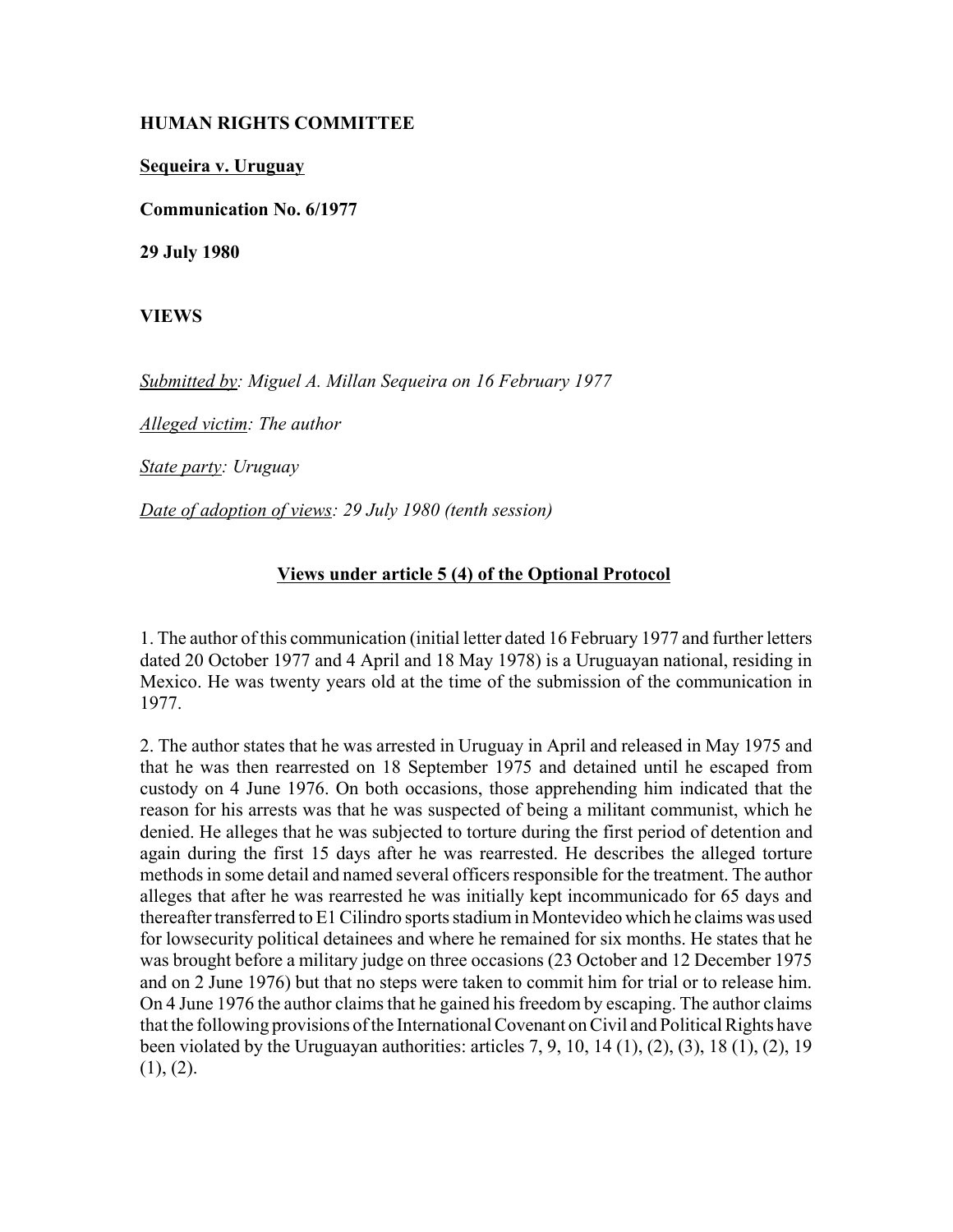3. The author maintains that in practice there are no domestic remedies available in Uruguay because when applicable they are subjected to a very restrictive interpretation by the authorities concerned. He further states that the right of habeas corpus is denied to persons detained under "prompt security measures" (Medidas prontas de seguridad), which, he claims, constitutes an abusive interpretation of article 168 (17) of the Constitution. In addition, guarantees set forth in that article are allegedly never observed. He claims that he had no access to legal assistance while he was kept in detention, since the right to defence is not recognized by the authorities until a prosecution has been initiated. He states that he has not submitted his case to any other international organization.

4. On 26 August 1977, the Human Rights Committee decided to transmit the communication to the State party, under rule 91 of the provisional rules of procedure, requesting information and observations relerant to the question of admissibility.

5. By a note dated 27 October 1977, the State party objected to the admissibility of the communication on two grounds:

(a) The same matter had already been examined by the Inter-American Commission on Human Rights under cases Nos. 1968 and 2109;

(b) The alleged victim had not exhausted all available domestic remedies.

6. On 26 January 1978, the Human Rights Committee

(a) Decided that case No. 1968 submitted to the Inter-American Commission on Human Rights on 26 July 1975, could not relate to events alleged to have taken place on or after 23 March 1976, the date on which the Covenant and the Optional Protocol entered into force for Uruguay and, therefore, did not preclude the Committee, under article 5 (2) (a) of the Optional Protocol, from consideration of the communication submitted to it on 16 February 1977;

(b) Requested clarification from the author of the communication about the other case allegeally concerning him before the Inter-American Commission on Human Rights (case No. 2109, October 1976); and

(c) Informed the State party that "unless the State party gives details of the remedies which it submits have been available to the author in the circumstances of his case, together with evidence that there would be a reasonable prospect that such remedies would be effective", the communication will "not be considered inadmissible in so far as exhaustion of domestic remedies is concerned".

7. In response, the author informed the Committee that the only possible reference to him in case No. 2109 before the Inter-American Commission on Human Rights is a two-line statement in a list of several hundred persons allegeally arbitrarily arrested. The State party furnished a general description of the rights available to accused persons before the military criminal tribunals and the domestic remedies designed to protect and safeguard the right of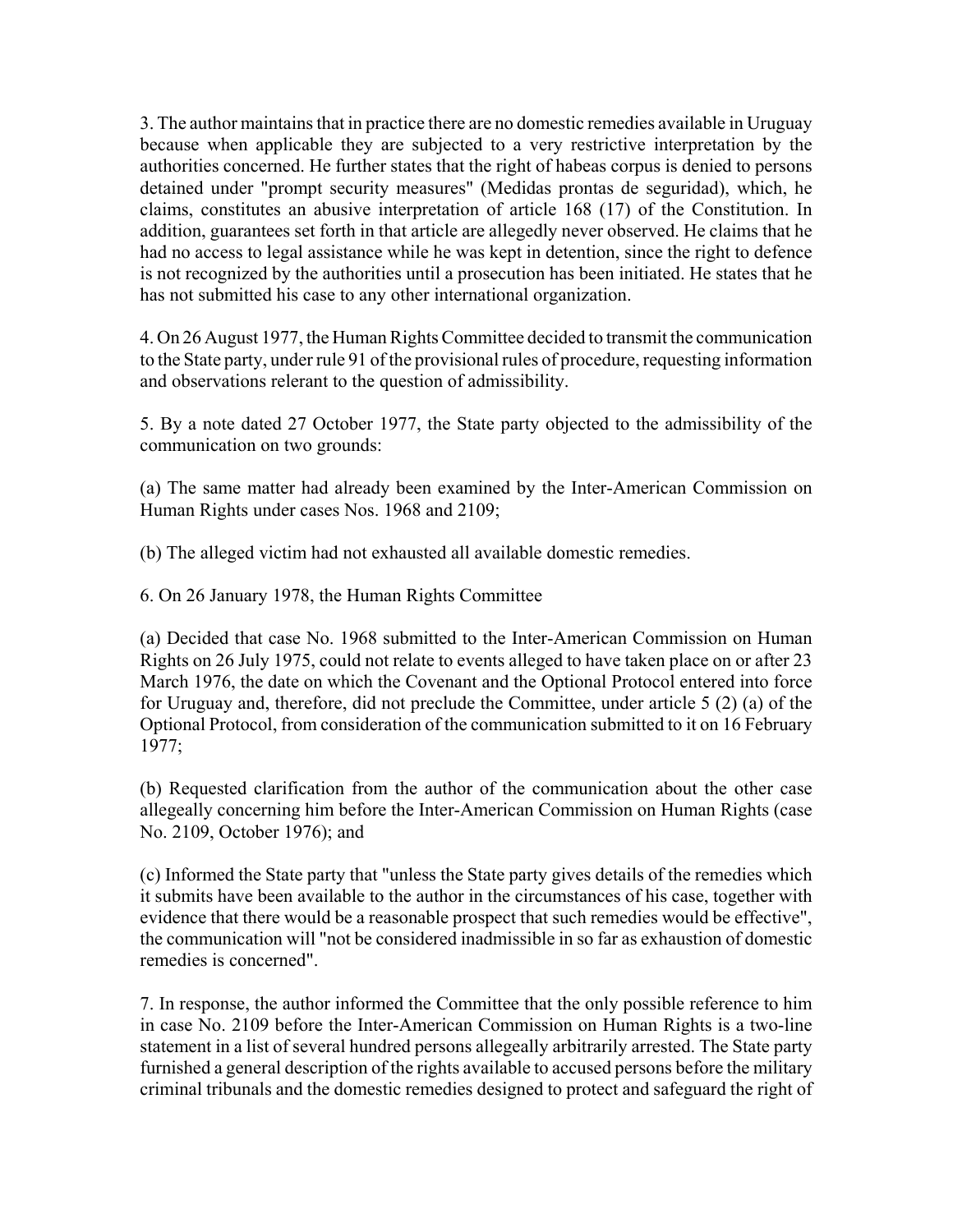the accused under the Uruguayan judicial system. It also quoted article 17 of the Uruguayan Constitution concerning the remedy of habeas corpus. However, the State party did not specify which remedies have been available to the author in the particular circumstances of his case.

8. Commenting on the information concerning domestic remedies submitted by the State party, the author contended that the remedies listed by the State party were not applicable in his case, because he was not put to trial, and that he was barred from recourse to habeas corpus, as the authorities do not recognize the right to habeas corpus for those who are detained under the regime of "security measures".

9. In a decision adopted on 25 July 1978, the Human Rights Committee concluded:

(a) That the two-line reference to Millfin Sequeira in case No. 2109 before the Inter-American Commission on Human Rights--which case lists in a similar manner the names of hundreds of other persons allegedly detained in Uruguay--did not constitute the same matter as that described in detail by the author in his communication to the Human Rights Committee. Accordingly, the communication was not inadmissible under article 5 (2) (a) of the Optional Protocol. In arriving at this conclusion the Committee, however, indicated that it might be subject to review "in the light of further explanations relevant to this question which the State party may submit under article 4 (2) of the Optional Protocol";

(b) That article 5 (2) (b) of the Protocol did not preclude the Committee from considering a communication received under the Protocol, where the allegations themselves raised issues concerning the availability or effectiveness of domestic remedies and the State party, when expressly requested to do so by the Committee, did not provide details on the availability and effectiveness of domestic remedies in the particular case under consideration.

The Committee, therefore, decided:

(a) That the communication was admissible;

(b) That the text of this decision be transmitted to the State party and to the author;

(c) That in accordance with article 4 of the Protocol, the State party be requested to submit to the Committee, within six months of the date of the transmittal to it of this decision, written explanations or statements clarifying the matter and the remedy, if any, that may have been taken by it;

(d) That any explanations or statements received from the State party be communicated to the author under rule 93 (3) of the provisional rules of procedure of the Committee.

10. Having received no submissions from the State party under article 4 (2) of the Optional Protocol, the Human Rights Committee decided on 18 April 1979:

1. That the State party be reminded that the sixmonth time-limit for the submission of its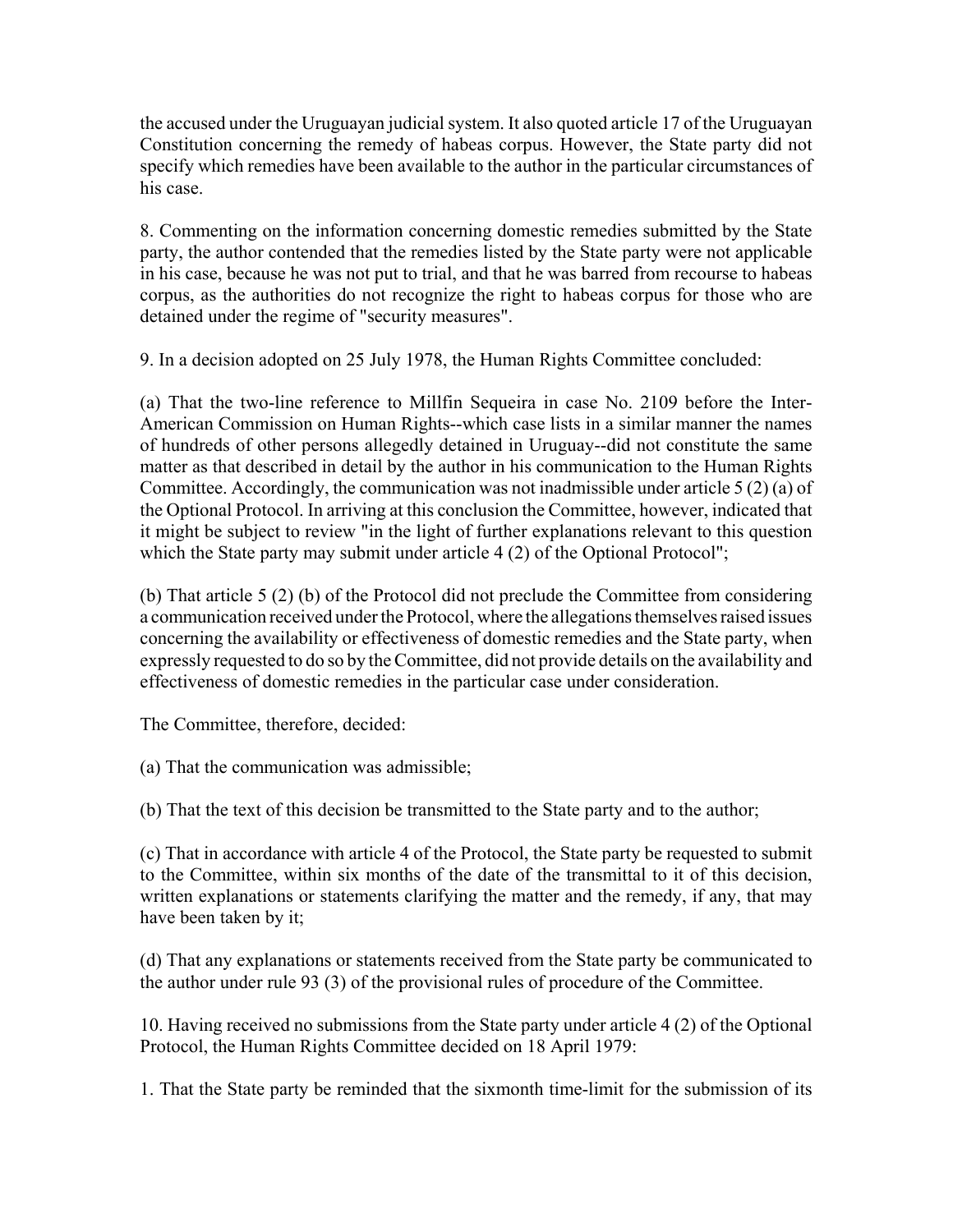explanation or statements under article 4 (2) of the Optional Protocol expired on 28 March 1979;

2. That the State party be requested to fulfil its obligations under article 4 (2) of the Optional Protocol without further delay and that its submission should reach the Committee in care of the Division of Human Rights, United Nations Office at Geneva, not later than six weeks from the date of the transmittal of, this decision to the State party, to afford adequate time for the author of the communication to submit, before the next session of the Committee, additional information or observations, as provided in rule 93 (3) of the provisional rules of procedure of the Committee;

3. That the State party be informed that the written explanations or statements submitted by it under article 4 (2) of the Optional Protocol must primarily relate to the substance of the matter under consideration, and in particular the specific violations alleged to have occurred and included copies of any court orders or decisions of relevance to the matter under consideration.

11. The six-week time-limit referred to in the Committee's decision expired over one year ago, on 2 July 1979. By notes dated 23 November 1979 and 13 February 1980, the State party requested the Committee to accord a reasonable extension of time for the submission of its explanations or statements under article 4 (2) of the Optional Protocol. The only submission received to date from the State party consists of a brief note, dated I0 July 1980, in which the State party requests the Committee to review its decision of 25 July 1978, by which the communication was declared admissible, arguing that although the reference to Mill fin Sequeira in case No. 2109 before the Inter-American Commission on Human Rights is only very brief, the mere fact that the issue was brought before the Inter-American Commission on Human Rights precluded the Human Rights Committee from considering the matter, in accordance with article 5 (2) (a) of the Optional Protocol. The Committee can see no justification for reviewing its decision on admissibility on this basis, for the reasons already set out in paragraph 9 (a) above.

12. The Human Rights Committee,

(a) Considering that this communication was received over three years ago,

(b) Considering that this communication was declared admissible two years ago and that the sixmonth time-period established by article 4 (2) of the Optional Protocol expired on 28 March 1979,

(c) Considering that the State party has not complied with the requirements of article 4 (2) of the Optional Protocol,

(d) Considering that there has been no response on the merits of the case from the State party even after further extensions of time,

(e) Considering that the Committee has the obligation, under article 5 (1) of the Optional